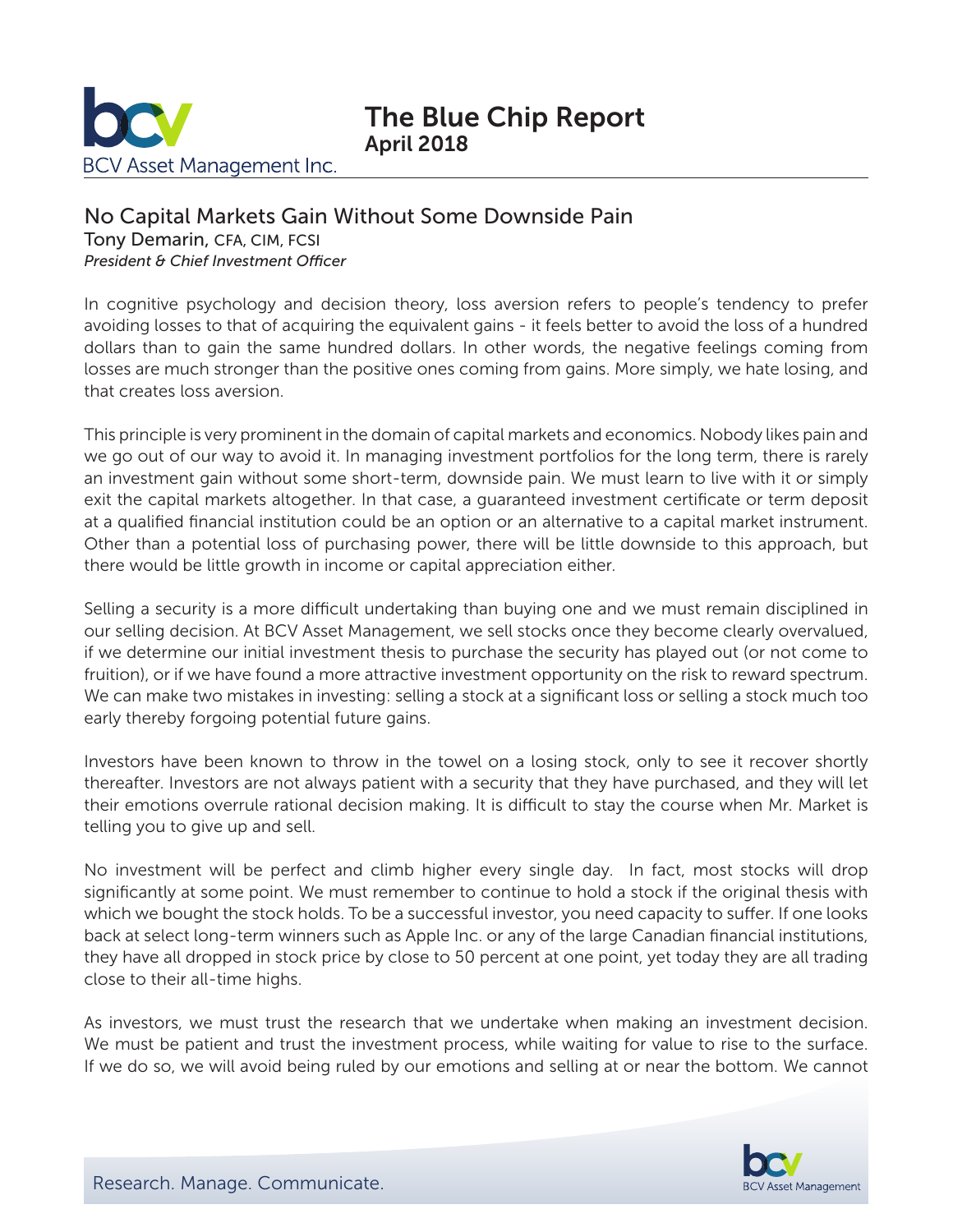succumb to short-term thinking and sell a security just because other securities are rising or because it feels bad to see it on an investment statement.

It all comes back to our thinking bias and how it influences our behavior. Our strongest cognitive bias is loss aversion. Attempting to avoid this pain will lead to bad portfolio decision making and timing and, consequently, lower long-term returns.

*"We ordinarily make no attempt to buy equities for anticipated favorable stock price behavior in the short term. In fact, if their business experience continues to satisfy us, we welcome lower market prices of stocks we own as an opportunity to acquire even more of a good thing at a better price." (Warren Buffett, 1977 Berkshire Hathaway Letter to Shareholders)*

## The World is Becoming a More Interconnected Place Chris Richard, CFA *Portfolio Manager*

The world is becoming a more interconnected place. With the increase in connective technologies and enhanced logistical capabilities, we can work anywhere, with anyone, and do all of this with relative ease. This interconnectedness allows the opportunity for companies to sell their goods and services around the globe, while being domiciled domestically in Canada or the United States. Like global companies, clients are keen on having global exposure in their portfolios; however, you do not always need to look around the globe to foreign markets to get your global exposure.

The companies that we invest in are large, very large. The average market value (or market capitalization) of the companies in the BCV United States Equity Model Portfolio is over 200 billion dollars. To attain this size, many conduct business around the world. If we look at where revenues are generated, we see that these are companies in the international market who happen to be headquartered in the United States.

Companies in the BCV Canadian Equity Model Portfolio generate 55 percent of their revenue from Canada, 27 percent from the United States and 18 percent internationally. Brookfield Asset Management Inc. and Magna International Inc., for example, derive over 50 percent of their revenue from countries other than Canada and the United States. For companies in the BCV United States Equity Model Portfolio, almost 35 percent of the revenue comes from outside of Canada and the United States. International revenue accounts for over 50 percent of the total for companies such as Apple Inc. and VISA Inc. These are truly global companies.

As the world becomes more connected, stock markets in developed countries become more highly correlated with the United States. This higher correlation simply means that these markets will tend to move in the same direction at the same time. Looking over the past 10 years, we see that the United States has been very closely tied to other equity markets around the globe. The markets in the United Kingdom, Germany and Japan each exhibit high correlations with the United States markets. One explanation is that enhanced global trade flows benefit both the United States and its trading partners. The United States is the largest economic region of the world. With a world-wide Gross Domestic Product of some 75 trillion dollars in 2016, the United States comprises one-quarter of that amount. When the United States does well, so does the rest of the world and vice versa.

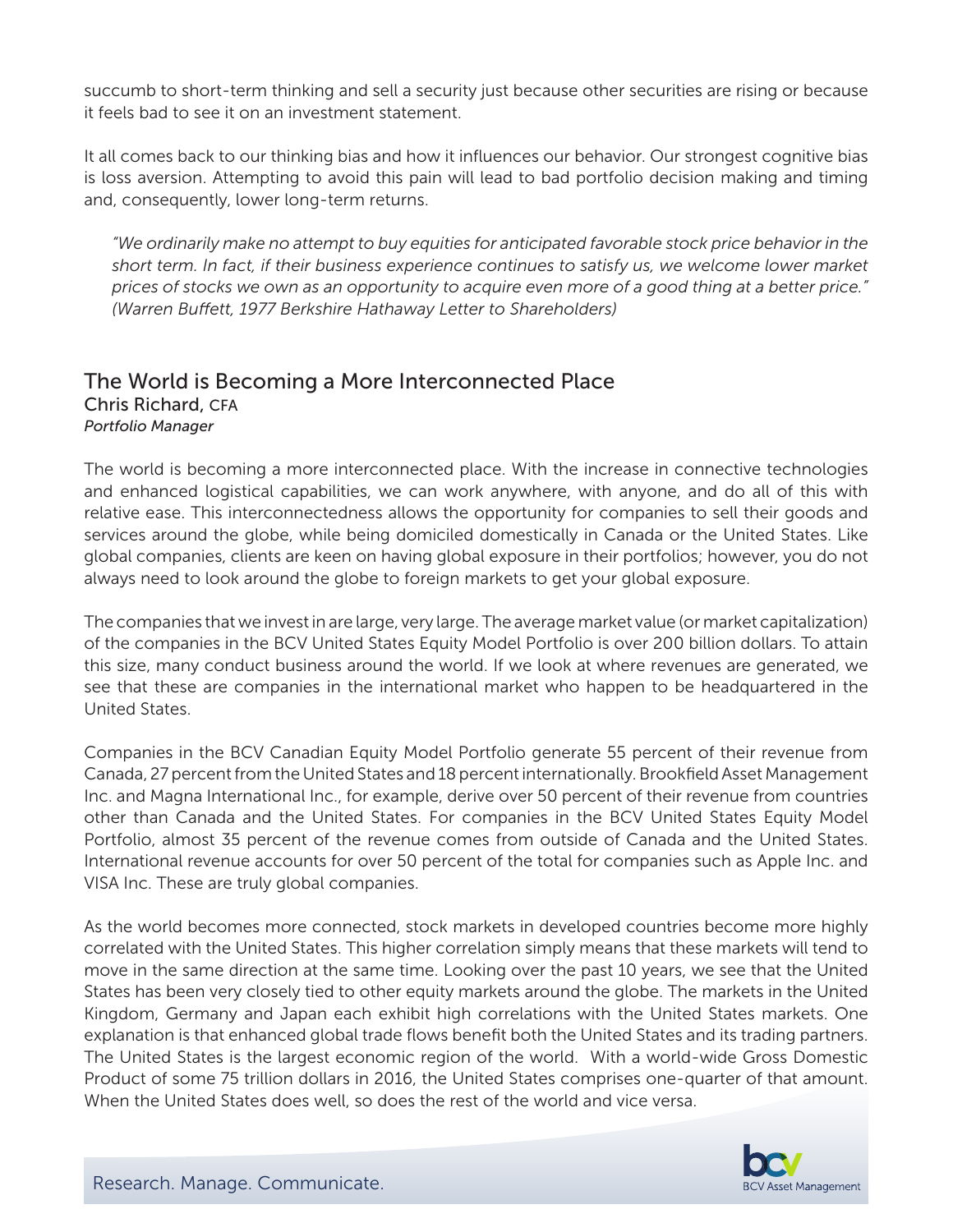What about emerging markets? They are less correlated to the United States market, so there could be diversification benefits, but it comes at a cost. Investing in emerging markets generally involves investing in companies of a smaller size and corresponding higher risk. The constant movement in foreign exchange can be difficult to hedge and in some less developed markets there are liquidity and political risks that do not fit with BCV's investment philosophy.

China is no longer an emerging market but is not far from it. It has a low correlation with the United States market; however, the average risk is quite high relative to the traditional developed markets. A proxy that we use to evaluate risk is the Chicago Board Options Exchange Volatility Index, or the VIX as its commonly known. Over the past 10 years, the VIX in the United States has averaged 14.6. In China, it's 25. The relative volatility of China versus the United States is a risk that we don't feel is necessary to take in order to generate returns for clients. Sometimes looking out your own backdoor, you can find the foreign exposure you are looking for without the exposure to the global risk factors.

## Dividend Investing in Down Markets

Michelle Smith, CFA *Portfolio Manager*

On March 9<sup>th</sup> 2009, global equity markets stopped their decline following the worst recession on record since the Great Depression. Since then, the S&P/TSX Composite Index has gained over 185 percent and the S&P 500 Index has gained more than 300 percent, producing the second-longest bull market in history. However, this period has not been without volatility, driven by events such as oil prices declining in 2014 and 2015 and the NASDAQ Composite Index hitting record highs in 2018. At BCV Asset Management, our focus is not on market fluctuations but rather on the fundamentals of the companies in which we invest. If these companies are fundamentally solid, even if the market is not, they can create long-term value for shareholders.

In the long-run, the share price reflects the value of a company. However, in the short term, the stock market can be volatile and irrational. The direction of the market is driven by share prices, currency fluctuations, changing interest rates, and a myriad of other factors which in turn often drive macro events and investor sentiment. In today's age of instant information and high frequency trading, these factors are exacerbated and can distort the market. Therefore, current share price may not reflect the value of a company. Current share price tells us nothing about the underlying growth of a business, it only tells us what active buyers and sellers are willing to trade at. We believe a company's business model, competitive advantages, management team, financial standing, and its ability to pay and grow a dividend tells investors a lot more about the health of a company than share price alone.

At BCV, our focus on dividend paying and growing companies has delivered a positive track record since our inception through changing market cycles. Dividend-focused investing performs in both up and down markets, but it can significantly outperform in declining markets. Companies that pay and look to grow their dividend are generally characterized as mature, well-established entities that are leaders in their industry and have a solid financial position. The companies with these characteristics are generally more stable during times of market turmoil than younger, growth-focused or cyclicaltype companies that do not pay a dividend. For investors, dividend-focused investing tends to create a stable and rising income stream, regardless of the market direction. In a rising market, dividends